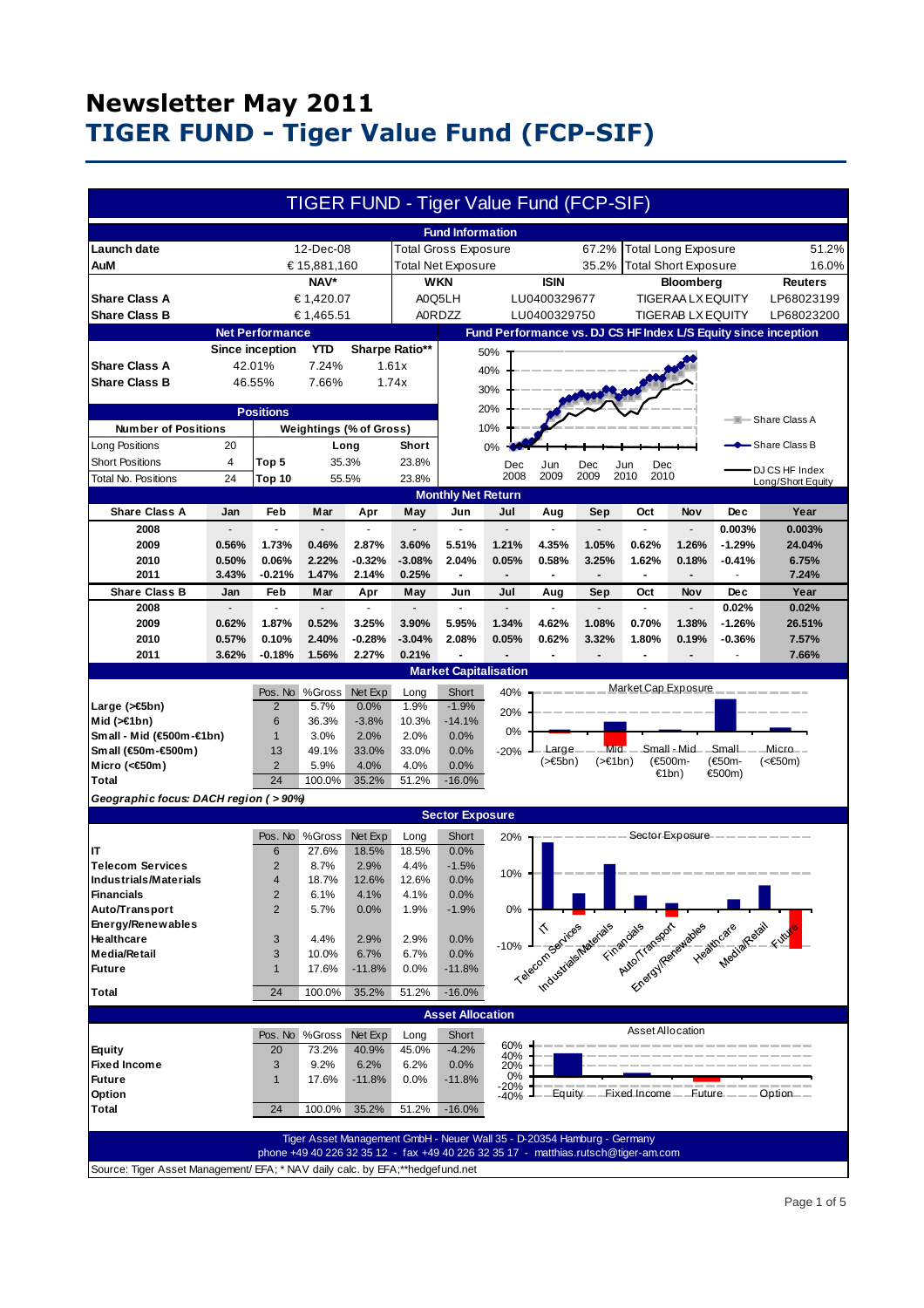## **Tiger Value Fund – May 2011**

### **O Returns: Up 0.25% (class A)/0.21% (class B)**

 In May the Tiger Value Fund had a positive net return of 0.25% for share class A and 0.21% for share class B, making a cumulative positive net return of +7.24% / +7.66% in the year-to-date and  $+42.01\%$  /  $+46.55\%$  since inception (share class A/B).

### **O Commentary: Low exposure, low volatility, limited profit attributions**

In May we reduced our beta adjusted net exposure to 24%, but lifted it back to around 30% by taking profits on our shorts at the end of May. We also booked profits on some illiquid long positions, resulting in a reduced net exposure of only 4% to companies with < Eur 50m MarketCap.

With our Sharpe Ratio of 1.80 (class B) and 1.66 (class A) we are ranked no. 45 and 53 out of 1,635 long/short equity hedge funds worldwide at www.hedgefund.net.

The Fund's top attributors have been freenet, Tipp24 and Nabaltec, adding +108bp to the Fund's performance. Kontron, BWIN and Muehlhan cost the fund -71bp; all other losses were below 20bp. On the short side we booked +30bp profits after the markets consolidated. Overall our single shorts and MDAX/DAX Future hedge contributed positively with +20bp.

#### **O Discussion: Muehlhan – unloved, undervalued, undiscovered**

We have built a position in Muehlhan AG (M4N GY;  $\in$ 18), one of the leading global service providers for surface protection, in particular protective coatings for ships as well as large infrastructure projects such as steel bridges, offshore wind parks and oil rigs.

Recently the company had to weather a lot of headwind: weak ship building activities in Europe suffering from overcapacities and the structural shift of ship building activities from Europe to Asia; cancellation of a large US contract and the Mississippi flood which damaged a US site; lower demand in Middle East and one-off write downs on receivables from the insolvency of a Danish wind energy customer as well as goodwill write downs in the US and Singapore.

We believe that fundamentals of M4N should improve substantially via a) the discontinuation of negative one-off effects; Mr. Müller-Arends, former CEO of Mauser Werke who quadrupled the revenues to > Eur 1bn over the last years and started as of May  $1<sup>st</sup>$ , 2011 as the new CEO; b) M4Ns shift from large ship building to megayacht coating and fairing (surface finishing) which is confirmed by its recent project wins e.g. for the world's longest megayacht and the fairing for a new yacht in Netherland; c) demand for large offshore wind parks in future; and d) improved infrastructure for demand from Middle East (incl. surface fire protection) due to the world championship in Qatar were M4N recently built up its work force.

The company is trading near all time lows at half of its book value and 2.5x Ebitda 2012e. With its low valuation and potential future project wins this leading 130 year old "German Mittelstand" company has become an attractive target for both financial and institutional investors.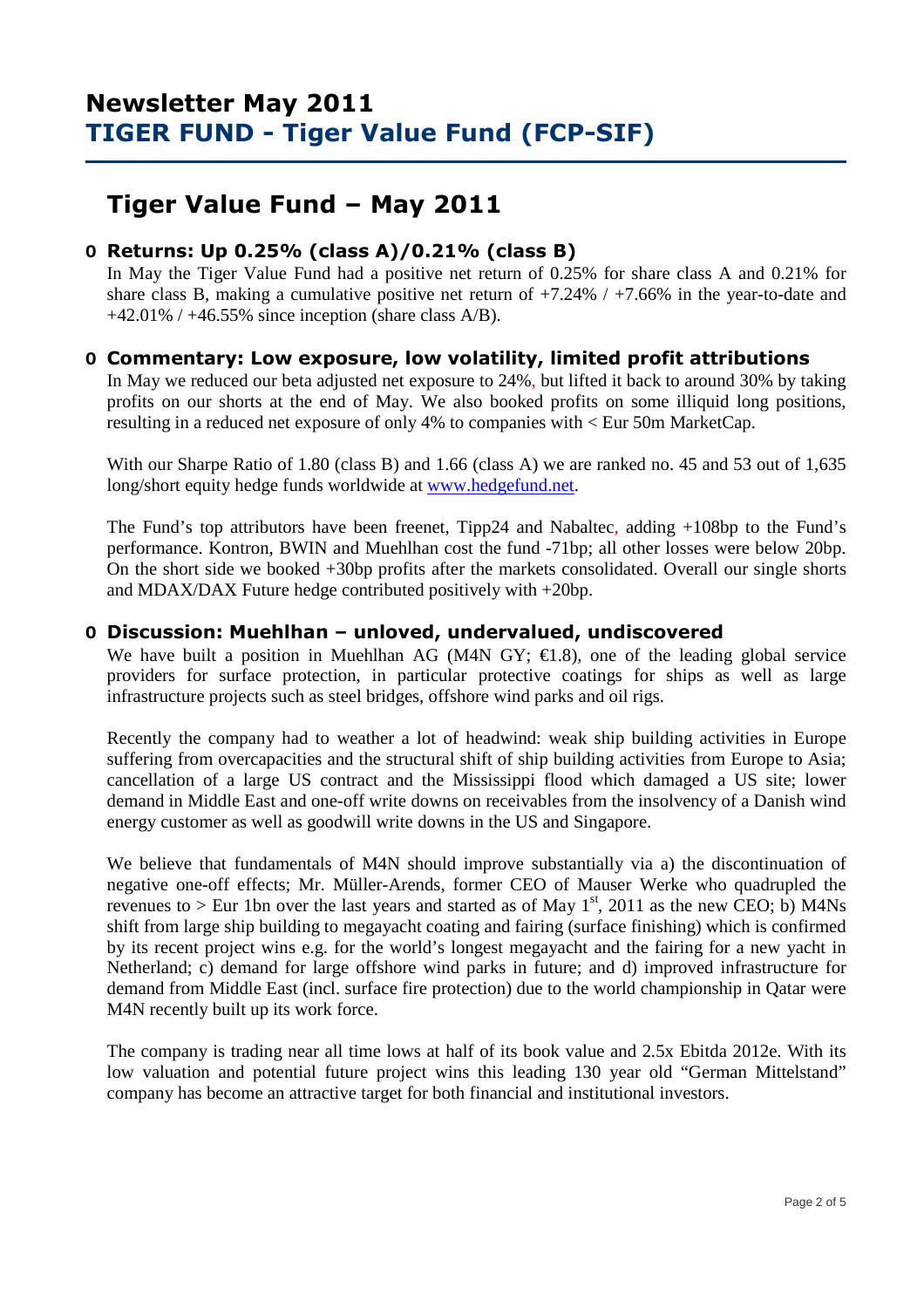### **o Outlook: Greek crisis spiraling out of control?**

Although markets have been aware of the sovereign debt problems, markets have moved from simply pricing in a high probability of a Greek debt default to looking at a scenario of it becoming disorderly and of contagion spreading to other economies such as Portugal, Ireland, Spain, Italy and Belgium. In our view the most likely scenario is probably QE3, i.e. keeping the money press at full speed which should result in renewed interest for equities rather than bonds. Over the next few months M&A and a strong Q2 earnings season coupled with shiny outlooks may be the key catalysts especially for German Equity markets.

We are very pleased with the interest of investors to invest in our fund which should lift the Tiger Value Fund assets further over the coming months. Our next subscription deadline for the Tiger Value Fund is 22 June 2011, 5pm.

If you require further information or have any questions regarding the fund, how to invest in the fund or anything else please feel free to contact us via phone at +49(0)402263235-12 or e-mail at matthias.rutsch@tiger-am.com.

*The Tiger Value Fund Desk, 17th June 2011.* 

 *Matthias Rutsch Marc Schädler*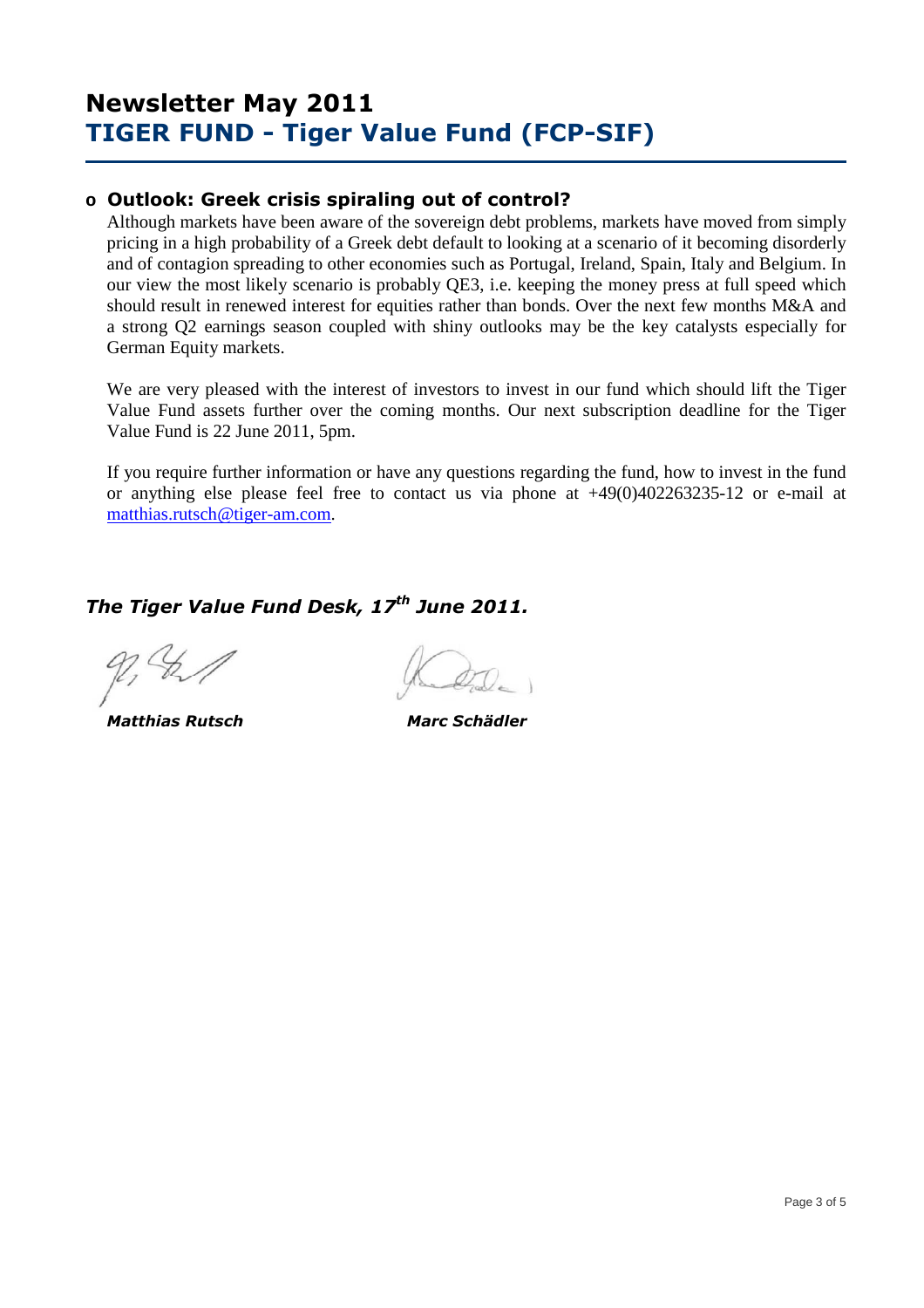#### **Objectives**

The objective is to identify undervalued companies with external catalysts and/or initiate pro-active measures to create shareholder value. The fund aims for a 5 year return of 10-15% p.a. with strong focus on capital preservation.

#### **Investment Strategy**

The Investment Advisor is a fundamental long-short equity stock-picker. The fund seeks undervalued small and midcap companies where a number of issues, which in our opinion can be improved, are sub-optimizing the company's public market value. For each position we perform a detailed research process including a 360 degree research approach and 10 point scoring system.

The managers foresee a direct dialog with the company as well as with other shareholders to support management to initiate value creating measures. Their partner network i.e. other shareholders, consultants, sector experts, media etc. will help to impact positive change.

The fund intends to engage in 15-30 long investments with a target net long exposure of around 50%. The geographic focus is likely to be Germany, Switzerland and Austria.

| <b>Fund Information</b>   |                               | <b>Fee Structure and Risk Management</b> |                           |  |  |  |  |
|---------------------------|-------------------------------|------------------------------------------|---------------------------|--|--|--|--|
| Currency                  | <b>EUR</b>                    | Admin/Custodian Fee                      | Up to 0.49%               |  |  |  |  |
| Legal Entity              | <b>FCP-SIF</b>                | Advisory (Mgmt) Fee                      |                           |  |  |  |  |
| <b>Fund Domicile</b>      | Luxembourg                    | Share Class A                            | 2.0%                      |  |  |  |  |
| <b>Fund Structure</b>     | Open-ended multi-class        | Share Class B                            | 1.5%                      |  |  |  |  |
| Style mandate             | Long/Short and Value Activist | Performance Fee                          |                           |  |  |  |  |
| <b>Investment Minimum</b> |                               | Share Class A                            | 20%                       |  |  |  |  |
| Share Class A             | € 125,000                     | Share Class B                            | 15%                       |  |  |  |  |
| Share Class B             | € 5,000,000                   | Hurdle Rate                              | None                      |  |  |  |  |
| Sub. Frequency            | Monthly                       | <b>Highwater Mark</b>                    | Yes.                      |  |  |  |  |
| Red. Frequency            | Monthly                       | Eligible Investors                       | See Issue Document        |  |  |  |  |
| <b>Redemption Notice</b>  |                               | Leverage                                 | Maximum 200% of NAV       |  |  |  |  |
| Share Class A             | 3 months                      | Fund Benchmark                           | DJ CS HF Index L/S Equity |  |  |  |  |
| Share Class B             | 6 months                      |                                          |                           |  |  |  |  |

#### **Fund Advisor Details and Service Providers**

| <b>Investment Advisor</b> | Tiger Asset Management GmbH; Neuer Wall 35; D-20354 Hamburg        |
|---------------------------|--------------------------------------------------------------------|
| <b>Contact</b>            | Matthias Rutsch, +49 40 226 32 35 12, matthias.rutsch@tiger-am.com |
| <b>Sub-Advisor</b>        | PHZ Privat- und Handelsbank Zürich AG                              |
| <b>Management Company</b> | Alceda Fund Management SA                                          |
| <b>Prime Broker</b>       | SEB AB                                                             |
| <b>Administrator</b>      | European Fund Administration SA                                    |
| <b>Custodian</b>          | SEB SA                                                             |
| <b>Auditor</b>            | <b>PriceWaterhouseCoopers</b>                                      |